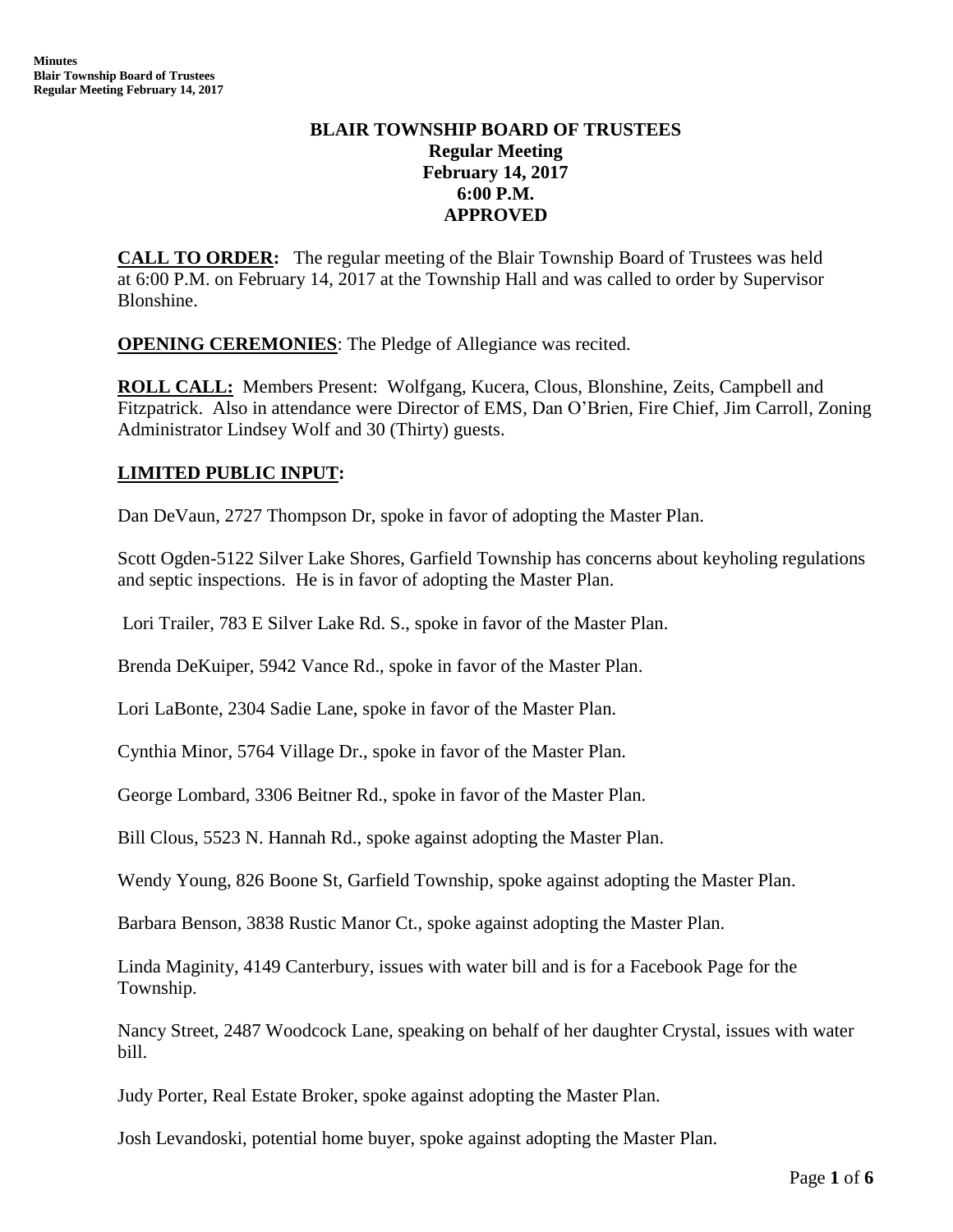Jay Budd, 4599 Choice Circle, in favor of the Master Plan.

Jerry Lown, 3854 Vance Rd, in favor of the Master Plan.

Scott Tilford, 5955 Village Dr, in favor of the Master Plan.

Jim Schumuckal, 762 Windmill Lane, Garfield Township, against adopting the Master Plan.

Rodney Harrand, Business Owner, against adopting the Master Plan.

Travis Clous, 5473 N. Hannah, against adopting the Master Plan.

## **APPROVAL OF AGENDA:**

**Moved by Blonshine and second by Fitzpatrick** to approve the agenda as presented. **Motion carried.**

## **DECLARATION OF CONFLICT OF INTEREST:**

None stated.

## **PRESENTATIONS/SPECIAL REPORT:**

**County Commissioner's Report:** Cheryl Gore Follette, Grand Traverse County Commissioner spoke regarding restoring funding for Commission on Aging, study session in March for pension issues and looking into a search team to help find a new County Administrator.

**Sheriff's Report:** Deputy Matt Karczewski reported 442 calls for service the month of January.

**EMS Report:** EMS Director Dan O'Brien reported 158 calls for service the month of January.

**Fire Department:** Fire Chief Jim Carroll reported 23 calls for service the month of January. He also indicated that he is inspector certified for child seat installation.

**GT County Road Commission:** Andy Merak Grand Traverse County Road Commissioner discussed Baggs Road repair, TIF2 issue, MDOT would like to give back M137 to Grand Traverse County.

## **ANNOUNCEMENTS/CORRESPONDENCE**

Supervisor Blonshine read numerous email letters from Township residents: Neal Jones in favor of the Master Plan.

Kelly and Terry Rayment expressed concerns regarding keyholing regulations and septic inspections.

Scott Ogden, President of Silver Lake Improvement Association in favor of the Master Plan and concerns regarding keyholing regulations and septic inspections.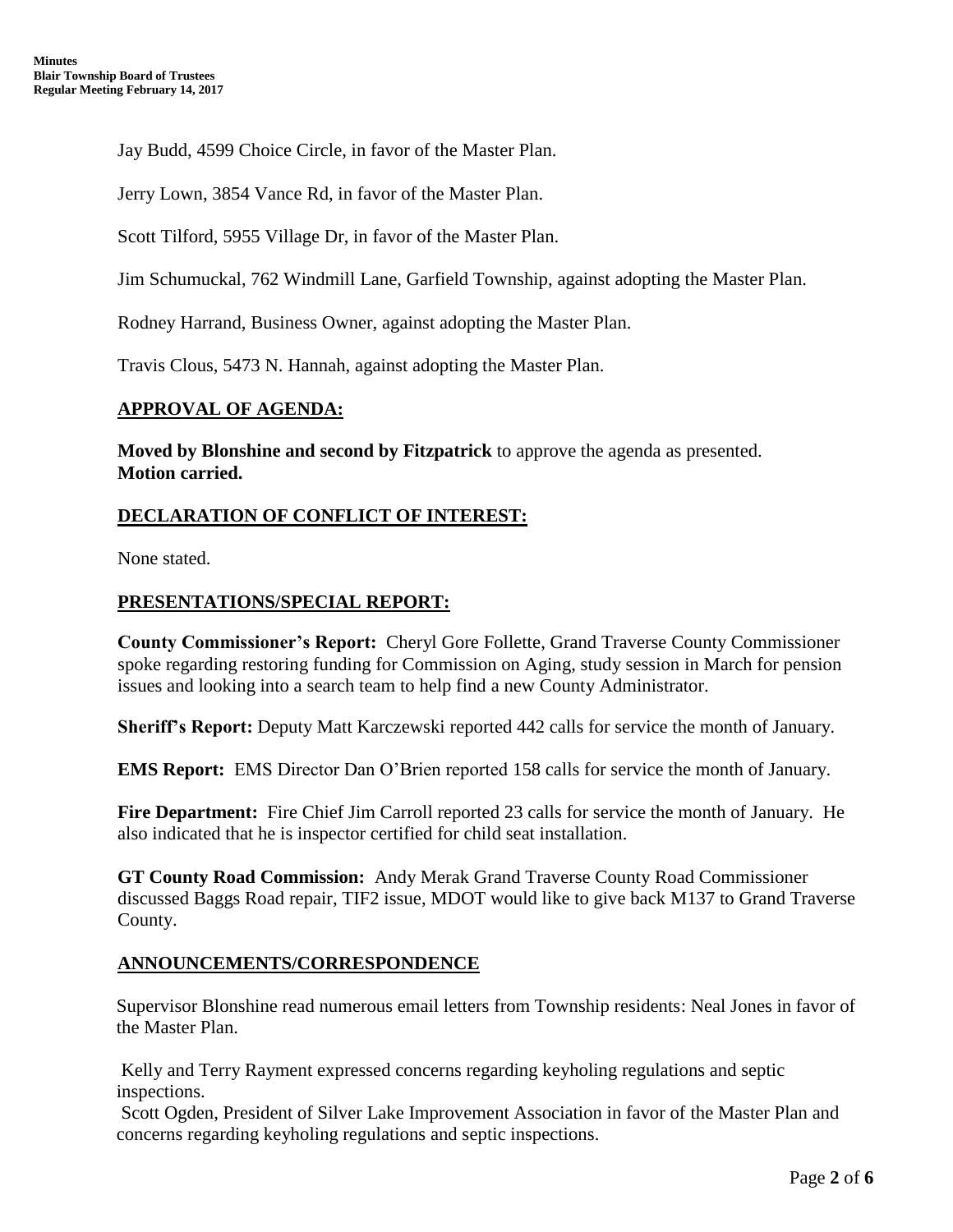Jeff Dohm is against adopting the Master Plan.

Dan Prevo is against adopting the Master Plan.

Tom & Linda Mead in favor of the Master Plan.

Linda Maginity issues regarding water rate and Nabiel Musleh increased water bill due to someone turning on an outside faucet.

Board Member Wolfgang read a letter from Julie Clark Executive Director for Traverse Area Recreation & Transportation (TART) Trails in favor of the Master Plan

# **CONSENT CALENDAR**:

| <b>FUND</b>               | <b>CHECK NUMBERS</b> | <b>TOTALS</b> |           | <b>REPORTS</b>           |
|---------------------------|----------------------|---------------|-----------|--------------------------|
| General Fund              | #32719-#32774        | \$            | 81,680.28 | <b>Assessing Report</b>  |
| Ambulance Fund            | #17842-#17898        | \$            | 83,886.26 | <b>EMS</b> Report        |
| Fire and Police Fund      | #11066-#11100        |               | 35,170.77 | Fire Dept. Report        |
| Trust & Agency Fund       | #1911                | \$            | 73.00     | Treasurer's Report       |
| Sewer Bill Fund           | #1837-#1849          | \$            | 5,517.86  | Water Dept. Report       |
| Sewer Assmt. Fund         | $# -0-$              | \$            | $-0-$     | Zoning Report            |
| Water Assmt, Fund         | $# -0-$              | \$            | $-0-$     | Minutes January 10, 2017 |
| Water Bill Fund           | #5007-#5031          |               | 31,074.60 | <b>Regular Meeting</b>   |
| <b>RD RRI Account</b>     | $# -0-$              | S             | $-()$     |                          |
| <b>RD</b> Debt Retirement | $# -0-$              | S             | $-0-$     |                          |
| Milfoil Fund              | $# -0-$              |               | $-0-$     |                          |

Board member Wolfgang asked that the Treasurer's Report be pulled for discussion.

**Moved by Wolfgang second by Zeits** to approve the Consent Calendar with the exception of the Treasurer's report removed. **Motion carried.**

There was regarding the tax account.

**Moved by Wolfgang second by Clous** to approve the Treasurer's report. **Motion carried.**

#### **UNFINISHED BUSINESS**:

#### **a. Master Plan**

**Moved by Blonshine second by Zeits** to table the Master Plan for Township Attorney to review and bring back to next Township Board meeting on March 14, 2017. **Yes:** Clous, Kucera, Fitzpatrick, Wolfgang, Campbell, Zeits and Blonshine. **No:** None. **Motion carried.**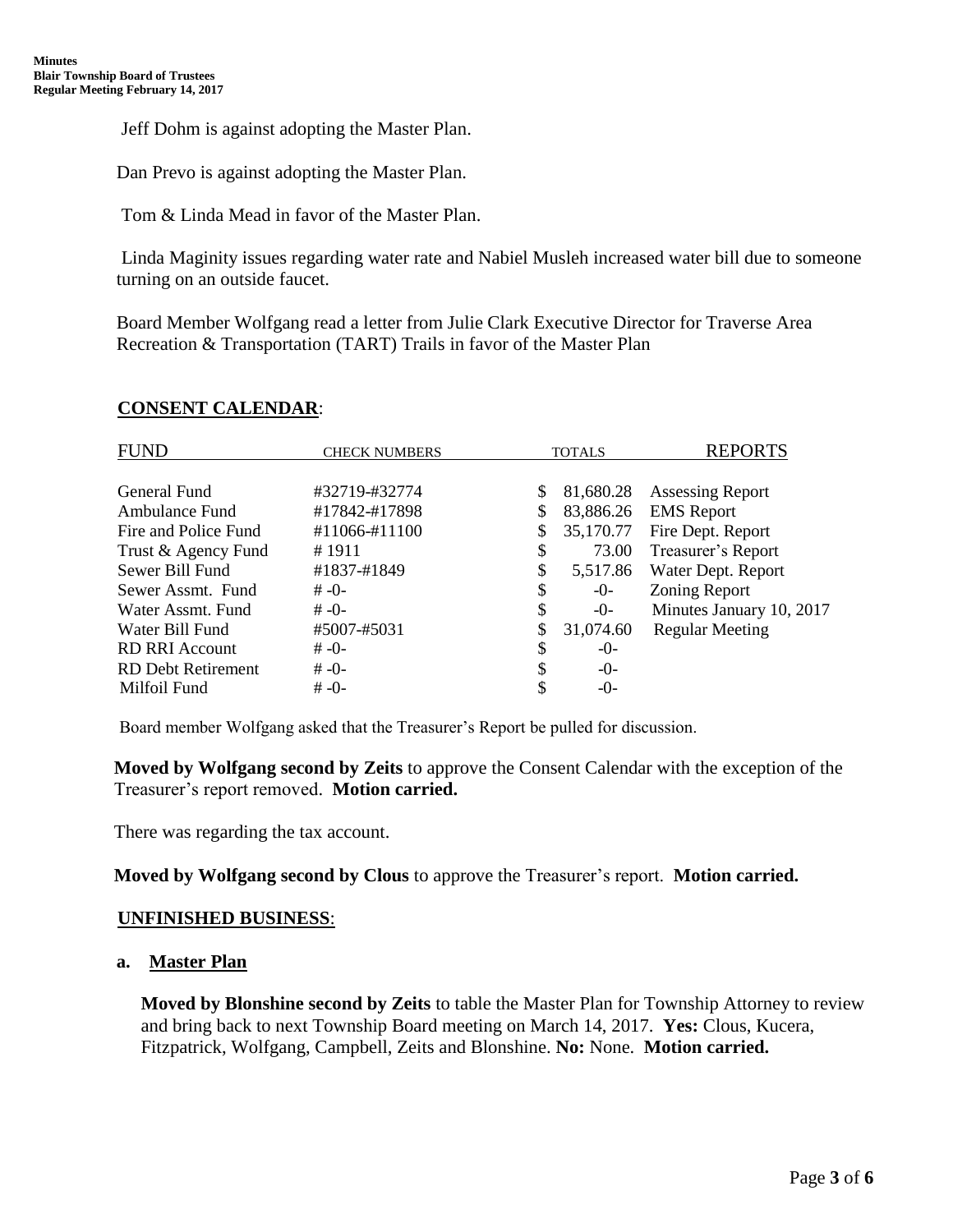## **b. Wade Trim Contract**

Discussion regarding the cost increase, and emergency call out charges.

**Moved by Blonshine second by Fitzpatrick** approve Option 1 of the Wade Trim contract.. **Yes:** Clous, Wolfgang, Blonshine, Campbell, Zeits, Kucera and Fitzpatrick. **No**: None**. Motion carried.**

#### **c. Facebook Page/Website**

**Moved by Kucera second by Fitzpatrick** to have Blair Township set up a Facebook page. **Motion carried.**

Discussion on Social Media Policy and Supervisor Blonshine has researched different policy approved by other Townships.

**Moved by Blonshine second by Fitzpatrick** to have Board Member Campbell set up Facebook page and Supervisor Blonshine to prepare and bring Social Media Policy to the next board meeting. **Motion carried.**

 Recess @ 8:30 pm. Reconvened @ 8:43pm

#### **NEW BUSINESS:**

## **a. Grant Township Fire Protection Contract**

**Moved by Wolfgang second by Fitzpatrick** to approved Grant Township Fire Protection Contract, effective January 1st, 2017. **Motion carried.**

#### **b. Full-time Paramedic/Firefighter**

**Moved by Wolfgang second by Zeits** to hire Rob Stahl as full-time Paramedic/Fire Fighter with a hire date of February 14, 2017 and a starting date of February 26, 2017. **Motion carried.**

## **c. April 11, 2017 Regular Board Meeting and April 12, 2017 Budget Meeting**

Supervisor Blonshine and Board Member Campbell will be attending the MTA annualconference and will not be available for the April 11, 2017, regular meeting and the April 12, 2017 budget meeting.

**Moved by Wolfgang second by Zeits** to change the April 11 2017 regular Township Board meeting and the April 12, 2017 budget meeting to Thursday April 20, 2017. The budget meeting will be at 9:00 am and Township Board meeting will be at 6:00 pm. **Motion carried.**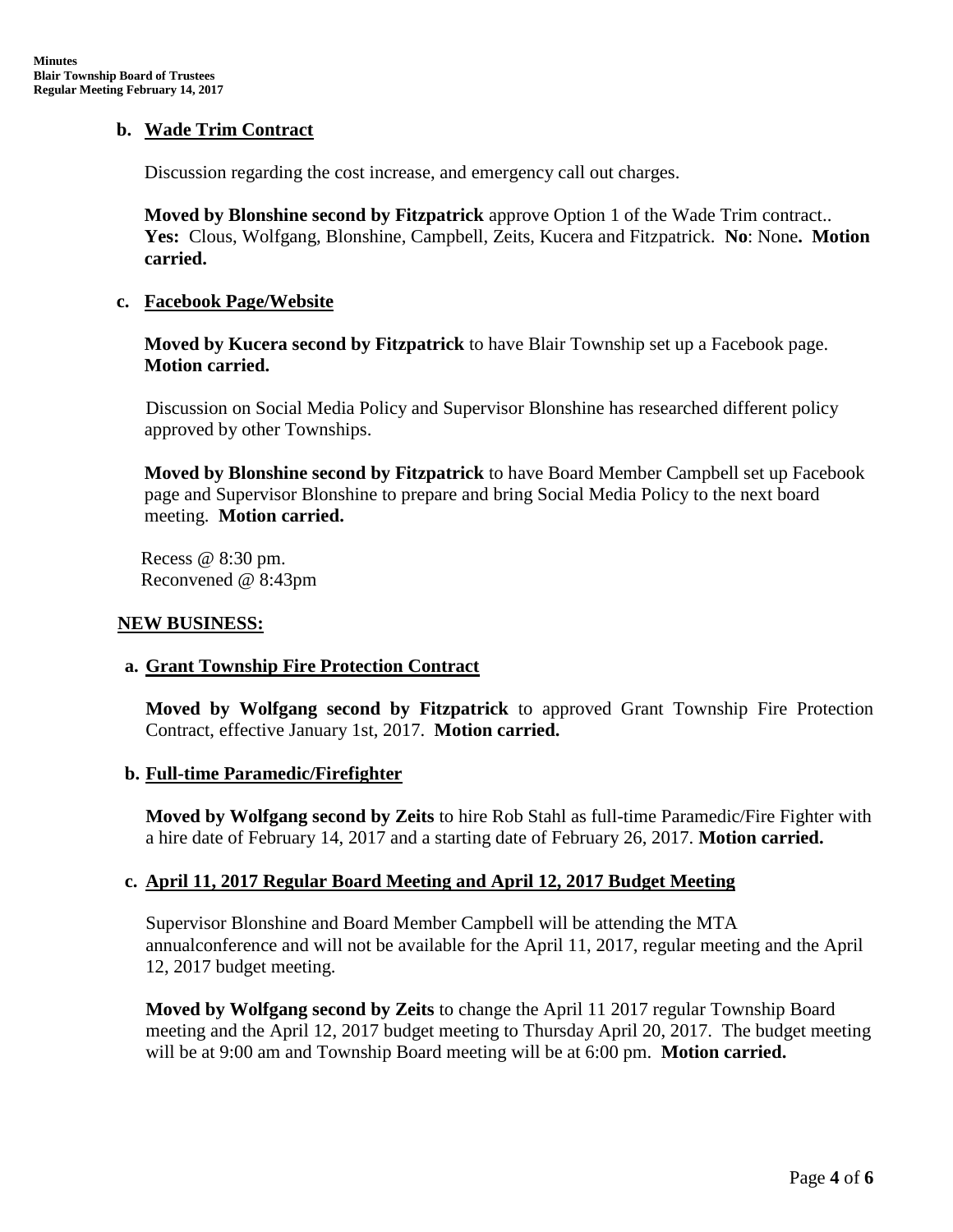## **d. Budget Review**

FICA budget amendments have been made so all FICA is now in Town Board FICA line item.  **e. Cemeteries Budget Amendment**

**Moved by Wolfgang and second by Fitzpatrick** to move \$3,000.00 from Contingency to the Cemetery cost center. **Yes:** Clous, Campbell, Fitzpatrick, Zeits, Kucera, Wolfgang and Blonshine. **No:** None. **Motion carried.**

## **f. Pension Budget Amendment**

**Moved by Campbell second by Blonshine** to move \$6,300.00 out of General Fund individual cost centers to Township Board pension line item, budget and actual. **Yes:** Wolfgang, Clous, Zeits, Fitzpatrick, Campbell and Blonshine. **No:** Kucera. **Motion carried.**

**Moved by Fitzpatrick and second by Blonshine** to move \$6,300.00 from Contingency to the General Fund Township Board pension line item. **Yes:** Clous, Campbell, Zeits, Wolfgang, Fitzpatrick and Blonshine. **No:** Kucera. **Motion carried.**

## **g. Designate April as Social Host Responsibility Month**

**Moved by Wolfgang second by Clous** to designate April as Social Host Responsibility Month. **Motion carried.**

#### **h. Pavilion Rental charges**

**Moved by Blonshine second by Fitzpatrick** to amend the Blair Township Park Rental Use Agreement, no canopies or tents allowed and delete without written permission. **Yes:** Six. **No:**  One(Kucera). **Motion carried.**

Discussion on lowering the Pavilion Rental Charges.

**Moved by Blonshine second by Zeits** to decrease Pavilion Rental charge to \$75.00 for residents and \$150.00 for non-residents, with a plus a \$25.00 refundable deposit. **Yes:** Blonshine, Campbell, Wolfgang, Fitzpatrick, Kucera. **No:** Clous and Zeits. **Motion carried.**

Discussed allowing RJG Inc. to rent pavilion for \$125.00 as they have already completed a rental application.

**Moved by Wolfgang, second by Ziets** to allow RJG, INC to rent the Pavilion for \$125.00 plus \$25.00 refundable deposit for company picnic on July 28, 2017. **Motion carried.**

# **i. Blair Township's 150 th Birthday-April 2017**

**Moved by Wolfgang second by Fitzpatrick** for Board Members to bring ideals to the next board meeting the Township's 150th Birthday. **Motion carried.**